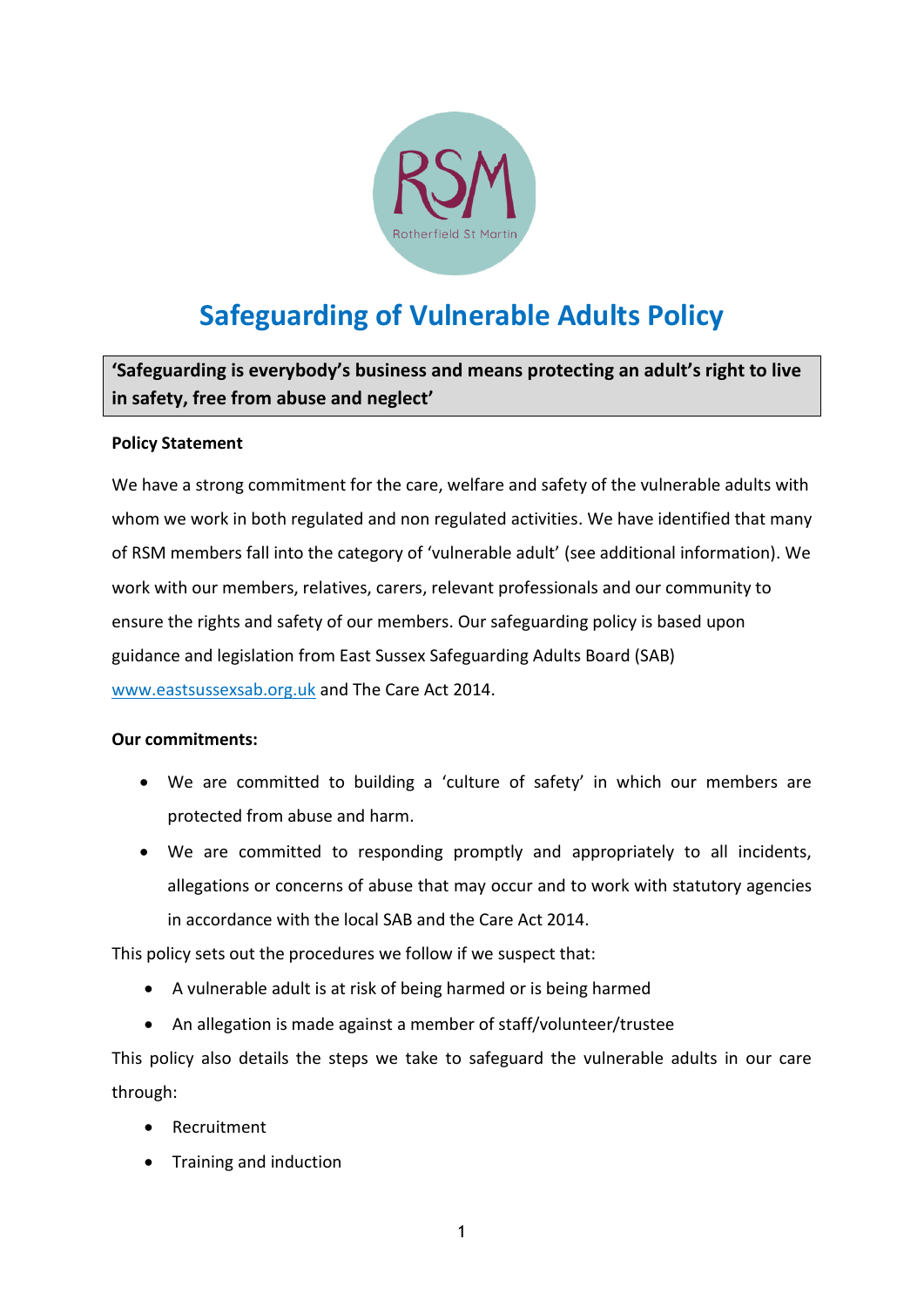• Having Safeguarding as a standing agenda item for all Board Meetings

#### **Safeguarding Children**

In addition to the above we also have a duty of care to protect children that we meet during the course of our work. This may be students on work placements or children that we engage with via our intergenerational work. All staff are therefore also DBS checked to work with children (as well as vulnerable adults) and have a strong commitment for their care, welfare and safety. Staff are aware of how to deal with allegations and concerns and who to contact for further advice and/or action.

#### **Safeguard Lead**

It is a legal requirement to have a designated person to take the lead in safeguarding. This person will complete safeguarding training every two years and will stay abreast of all current safeguarding legislation. They will refer cases of suspected abuse or allegations to the relevant investigating agencies. They will ensure that all staff, trustees and volunteers are aware of how to refer cases of suspected abuse or allegations themselves, to promote an ethos of 'safeguarding is everybody's business'. Our safeguarding lead is **Vicky Cheeseman.**

#### **Recruitment and Training**

Due to the nature and ethos of RSM, all trustees, staff and volunteers are in a position of trust. In order to ensure that vulnerable adults are protected whilst attending RSM activities, we have robust safe recruitment procedures in place:

#### **Staff:**

- Our adverts/literature states that enhanced DBS checks will be required for the role
- Identity checks are carried out to establish that applicants are who they claim to be
- Professional and character references are obtained
- Application forms are completed and checked by two people and any gaps are accounted for.
- Have a DBS check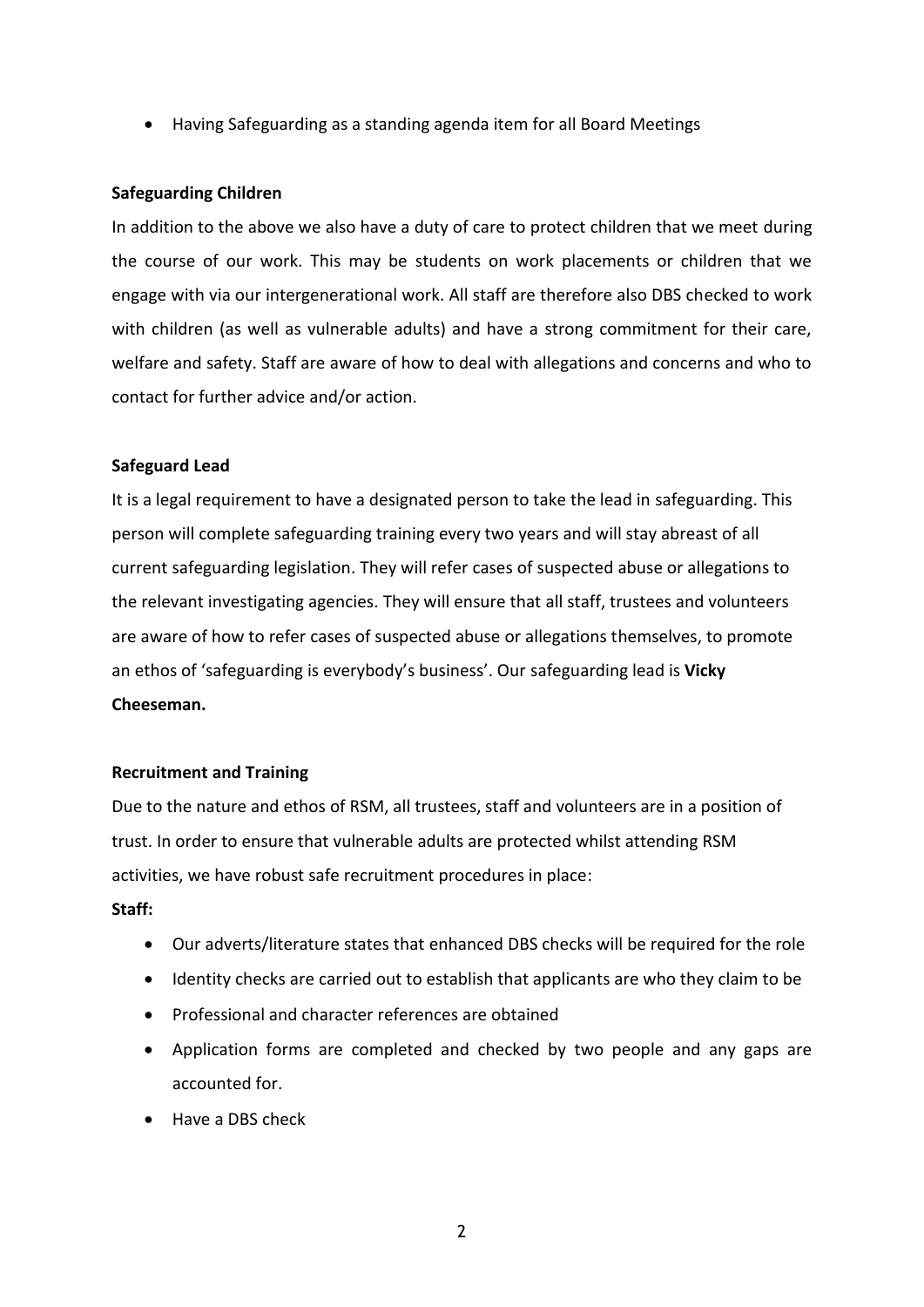# **Trustees:**

- Complete an application form
- Attend an interview with Chair of trustees and Charity Manger
- Have a DBS check
- Have references checked

# **Volunteers:**

- Volunteers working on behalf of RSM in positions which do not qualify for a DBS check to be undertaken (for example serving refreshments as part of a team), will do so with agreement from the Safeguard Lead.
- Have a DBS check
- Have references checked

The Safegaurd Lead will ensure that all other staff and trustees complete training so that they are aware of how to spot signs of abuse and report concerns to them and will make volunteers aware of Safeguarding and how to report a concern via the Volunteers Training video. Training will be via East Sussex Learning Portal and will include recognising possible signs of abuse and how to share information appropriately and how to respond to safeguarding concerns appropriately.

\*NB: All volunteers will be required to register for the free DBS update system. All paid staff will have a DBS check every five years to identify if their suitability to work with vulnerable adults has changed.

# **Responding to suspicions of abuse**

Employees and volunteers are not required to investigate suspicions. If someone believes that a vulnerable adult may be suffering from abuse they must refer their concerns to the Safeguard Lead, who will listen to these concerns and take appropriate action. The individual must record what they have seen, heard or know, accurately, at the time the event occurs. A standard form is provided for this purpose. The lead will act swiftly (no later than at the end of the working day in question. However if the concern is raised at the end

3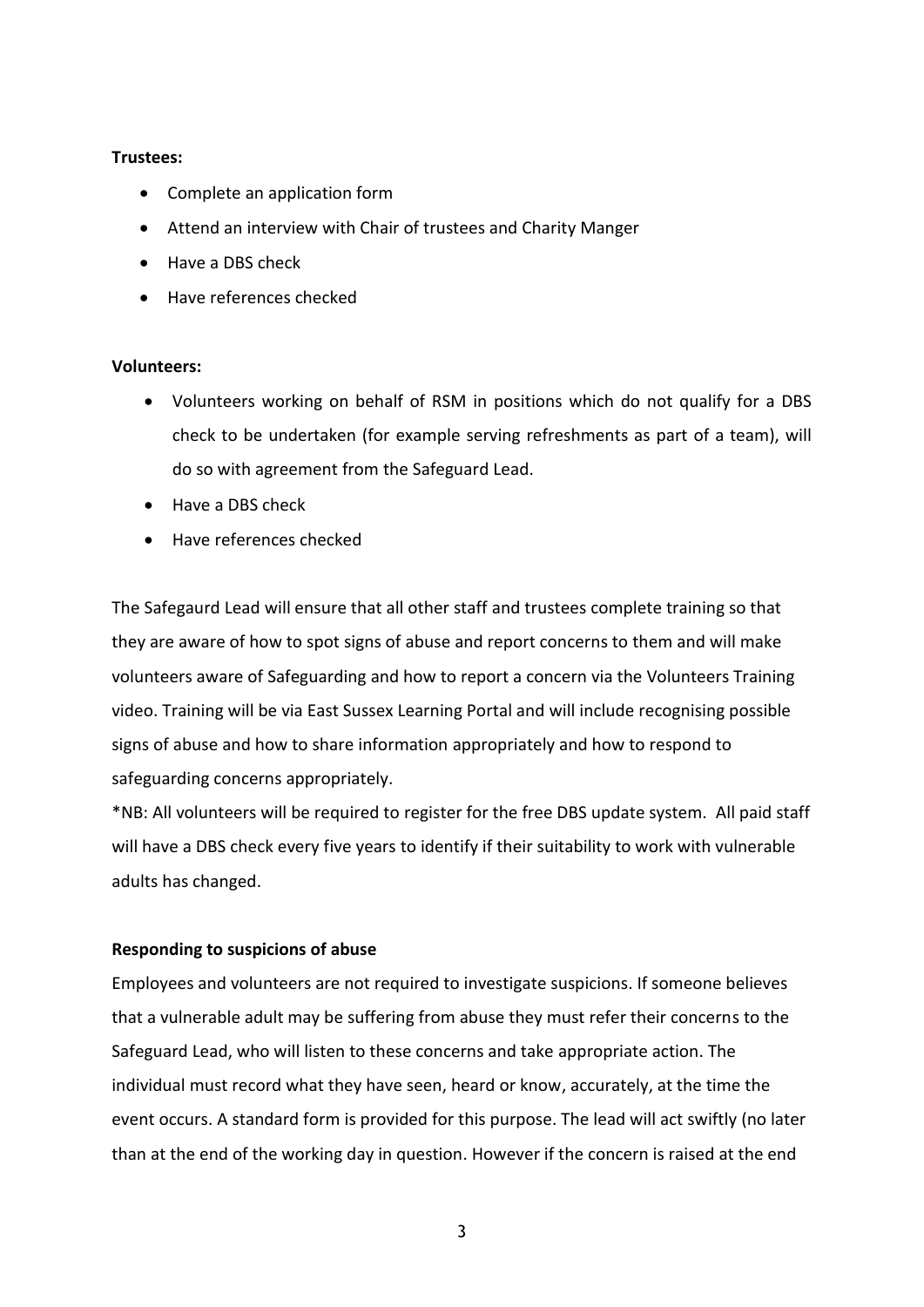of a working day and a vulnerable adult is not in immediate danger, the lead will act at the start of the following day and make appropriate referrals. The safeguard lead will document all concerns in the Safeguarding folder. Low level concerns in isolation may not appear as a safeguarding risk. However, the entries are reviewed regularly by the safeguard lead to identify trends and patterns which could lead to a safeguarding referral being made.

**NB: Although the safeguard lead is the first point of contact, if staff, trustees or volunteers feel that the lead does not take their concern seriously, they can make a referral themselves:**

**Making a referral – who to contact? East Sussex Social Care: Tel: 0345 60 80 191 Email: [HSCC@eastsussex.gov.uk](mailto:HSCC@eastsussex.gov.uk)**

**Out of hours (emergency) support Monday – Thursday: 5pm to 8.30am Weekends: Friday 4.30pm to Monday 8.30am Public holidays: 24 hours Tel: 01323 636399**

**Alternatively contact the Police on 101 or in an emergency 999**

#### **Allegations against staff, trustees and volunteers**

All allegations will be taken seriously, and this may lead to the suspension of paid staff or the suspension of duties for trustees/volunteers. Suspension is deemed a neutral act, safeguarding both the vulnerable adult and the member of staff, trustee/volunteer. Suspension will occur when; a person is at risk; when the allegation is so serious that dismissal for gross misconduct is possible; where it is necessary to allow unimpeded investigation. The matter will remain confidential, and information should be disclosed on a need to know basis only. We will follow advice from East Sussex SAB and will conduct all investigations within 28 days. We will offer appropriate pastoral support and refer the